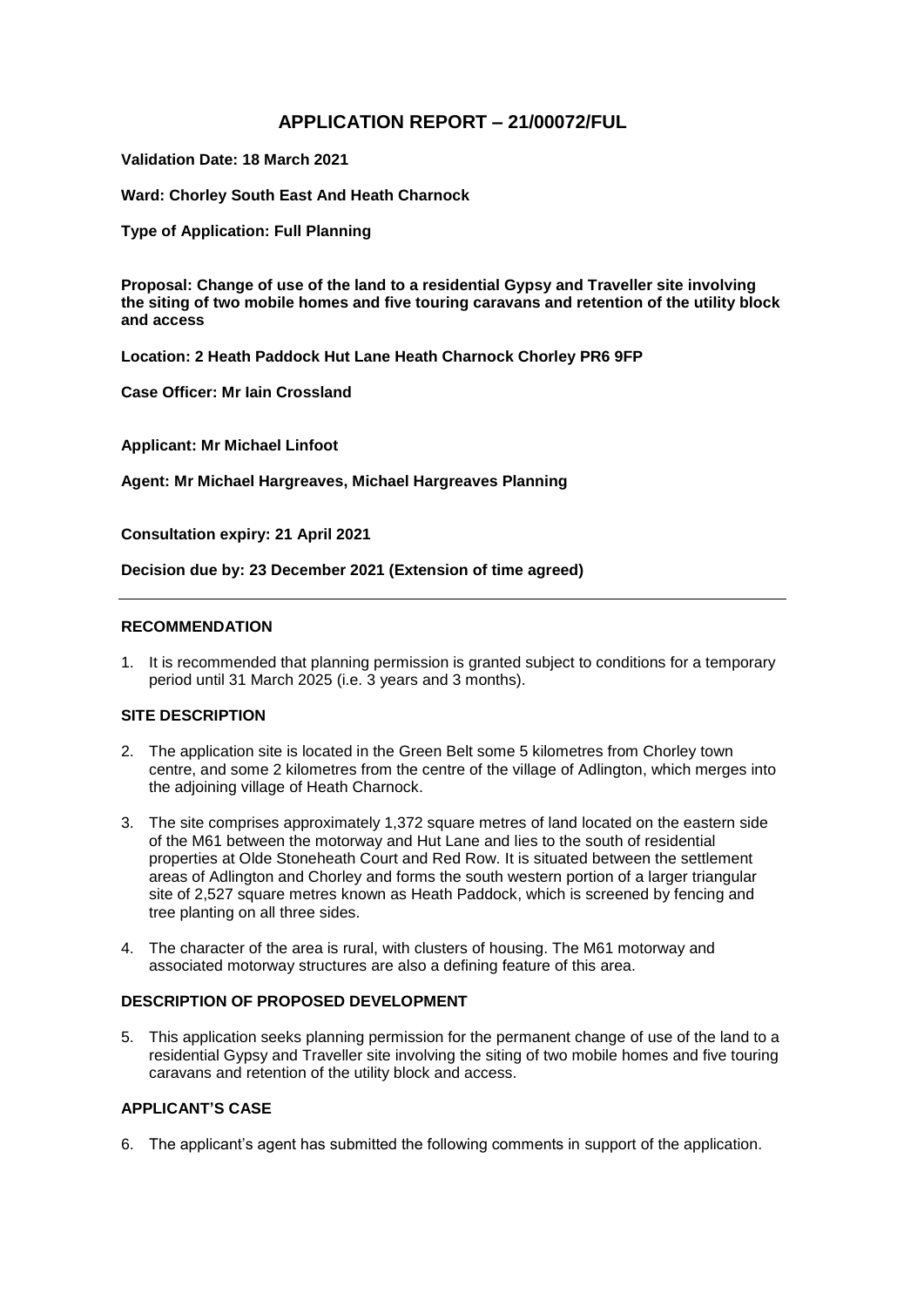- 7. In granting the sequence of temporary permissions the Council has accepted that the needs of the Linfoot / Bird family, and the lack of alternative options available to them represented very special circumstances for temporary permissions, but not so far for a permanent permission, because of their potential ability to relocate to Cowling Farm.
- 8. Over five and a half years after the Local Plan was adopted, we are no nearer the proposed new Traveller site being developed. Each time the Linfoots applied for planning permission on Hut Lane, the Council assumed what proved to be an unrealistically optimistic timetable for how quickly the Cowling Farm site could be developed.
- 9. In March 2017 the Council sold part of Cowling Farm to Homes England, with Homes England responsible for developing the southern part of the site for housing, and the Council responsible for developing the northern part for employment, the Travellers site and potentially housing.
- 10. The Council and Homes England have commissioned a significant amount of technical work on Cowling Farm. We are not party to all that work, nor to its financial implications. However, our understanding is that the road access has added to the construction costs, and combined with the costs of drainage, utilities and ground levelling it has meant that development of both the employment uses and Traveller site within the Council's section of Cowling Farm are unviable.
- 11. There was public consultation on a masterplan for Cowling Farm in Autumn 2018. We understood this would be followed by planning applications on the Council's and Homes England's sections, but this has not happened.
- 12. The Linfoots have had three temporary permissions, four if you count 18/00024/FUL and 18/00905/FUL as separate permissions. A further temporary permission would be a fourth (or a fifth). Government policy states that it will rarely be justifiable to grant a second temporary permission. The rationale for the sequence of temporary permissions, that with the development of the new site at Cowling Farm circumstances will change at the end of the period allowing the Linfoots to relocate is no longer tenable. There is no evidence the Cowling Farm site will ever be developed.
- 13. This means there is unmet need for Gypsy and Traveller residential accommodation in Chorley, and no means of accommodating that need, apart from on Hut Lane. Without Hut Lane the Council does not have the five-year supply of deliverable sites for Gypsies and Travellers required by para 10a) PPfTS.
- 14. Apart from that it is in the Green Belt, the site at Hut Lane is highly suitable to provide the required deliverable site. It is available, and already developed as a good quality Traveller site. While it is in the Green Belt, it is not in the open countryside, PPfTS para 25, but with Olde Stoneheath Court and the cottages, farm and related development on Hut Lane, forms a cluster of development adjacent to the M61. It is well screened by trees and fencing so that views into the site are limited, and the impact on the loss of openness limited. The fact it was covered by hardcore from when used for motorway construction means it is previously developed land. There is no other alternative suitable site available. Together, these factors provide the very special circumstances for granting permanent planning permission.

# **REPRESENTATIONS**

- 15. Representations in support of the application have been received from the occupiers of 62no. addresses. These include the following comments:
	- The impact on the Green Belt is outweighed by the benefits.
	- Harm to the Green Belt is limited.
	- The site is not open or prominent
	- The Council has failed to deliver an alternative site.
	- The alternative site at Cowling is not viable to deliver.
	- There are no alternative sites in Chorley.
	- The site is well maintained and of positive appearance.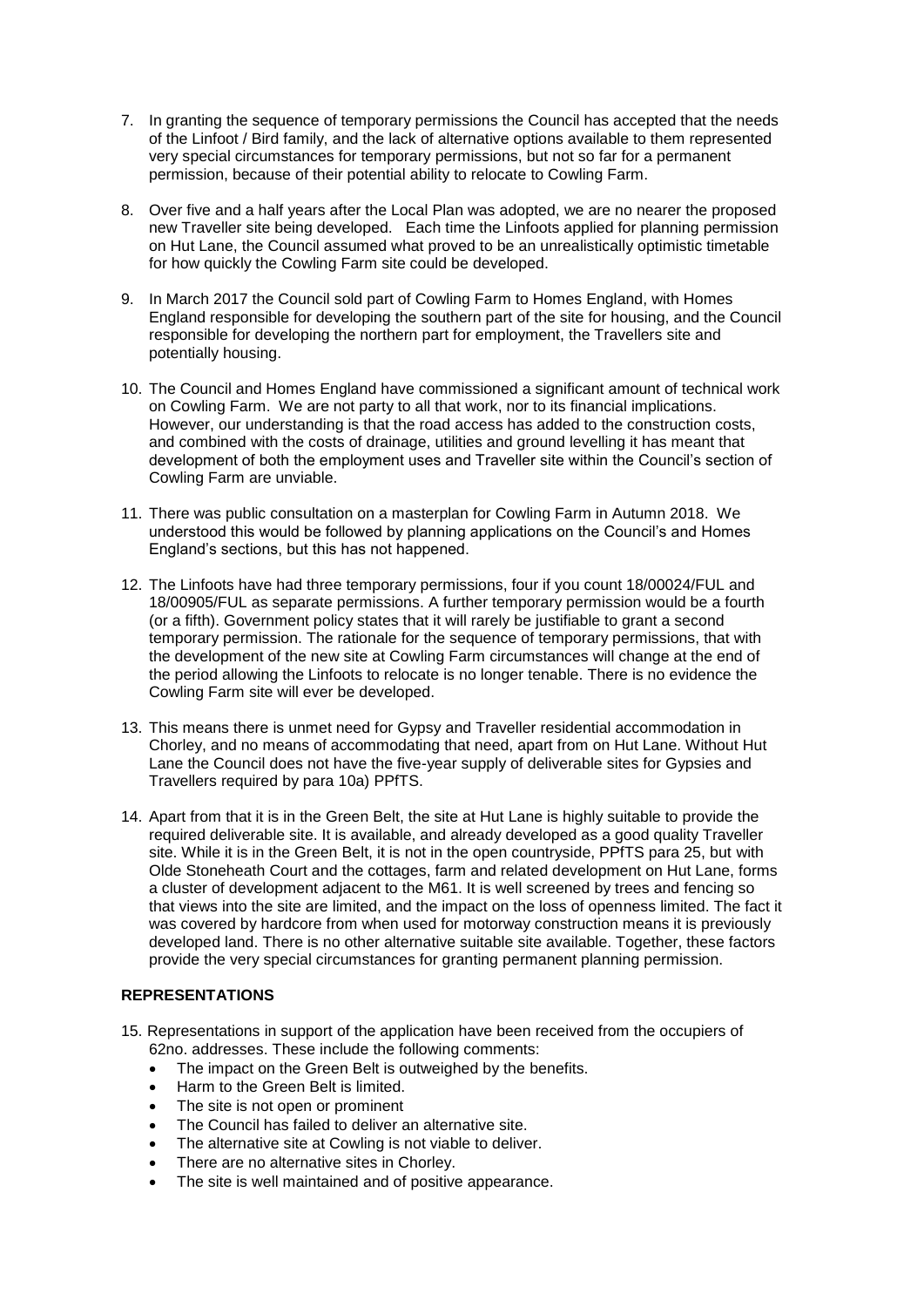- The family are active members of the wider community.
- The applicants are being unfairly treated.
- 16. Representations have been received from the occupiers of 20no. addresses citing the following grounds of objection.
	- The site is located in the Green Belt and the development remains inappropriate development in the Green Belt.
	- There are no very special circumstances.
	- The site is over capacity and does not meet the needs of the family.
	- The site has a poor impact on the appearance and character of the area.
	- The location is not a sustainable one and not suitable for residential occupation.
	- Impact on the amenity of residential occupiers through business uses.
	- The family have not integrated into the community, as tensions remain.
	- Children are no longer in school and are no longer a consideration in the determination of the application.
- 17. An objection has been received from Paul Sedgwick (dated 20 April 2021) on behalf of a group of local residents, in relation to the application as originally submitted, and is set out as follows:

*I represent the group of residents living in the vicinity of the planning application site on land off Hut Lane. My clients again object most strongly to the current application proposals to intensify this inappropriate use and make the site permanent. There are very strong town planning considerations in support of their concerns, which I set out below.*

*The Hut Lane site is in the Green Belt and therefore there is a strong presumption against development that is inappropriate in the Green Belt. It is recognised in the government's Planning Policy for Traveller Sites that traveller sites are inappropriate development, whether they are permanent or temporary. The site and adjoining land was initially occupied unlawfully as a traveller's site by 16 caravans in 2009. The subsequent planning history is outlined in the applicant's supporting statement and this shows a clear pattern of pressure at each renewal to increase development on, and the permanence of, the site.*

*The current application again seeks to make the site permanent and to further intensify its use by siting an additional touring caravan and to allow commercial use on the site, which has been resisted by the council from the outset.*

*It is recognised that there is an unmet need for traveller accommodation in Chorley, and in July 2015 the council undertook to meet this need within a 5-year period by allocating a site at Cowling Farm. Regrettably, the Council and the HCA have failed to progress this site and therefore the applicants are again faced with the expiry of the temporary consent without being able to occupy the allocated site.*

*The application site is in the Green Belt and its use is recognised as being for inappropriate development. National policy set out in Planning for Travellers Sites (PPTS) notes at §27 that a lack of 5-year supply of sites is not to be considered a significant material consideration in determining applications for sites in the Green Belt. Outside of the Green Belt the lack of sites would have significant weight in determining applications for temporary permission, but even here, footnote 9 of PPTS makes it clear that there is no presumption that a temporary consent would be made permanent.* 

*The applicant is right to draw the council's attention to Planning Practice Guidance which, at 014 Reference ID: 21a-014-20140306 states:*

*It will rarely be justifiable to grant a second temporary permission (except in cases where changing circumstances provide a clear rationale, such as temporary classrooms and other school facilities). Further permissions can normally be granted permanently or refused if there is clear justification for doing so. There is no presumption that a temporary grant of planning permission will then be granted permanently.*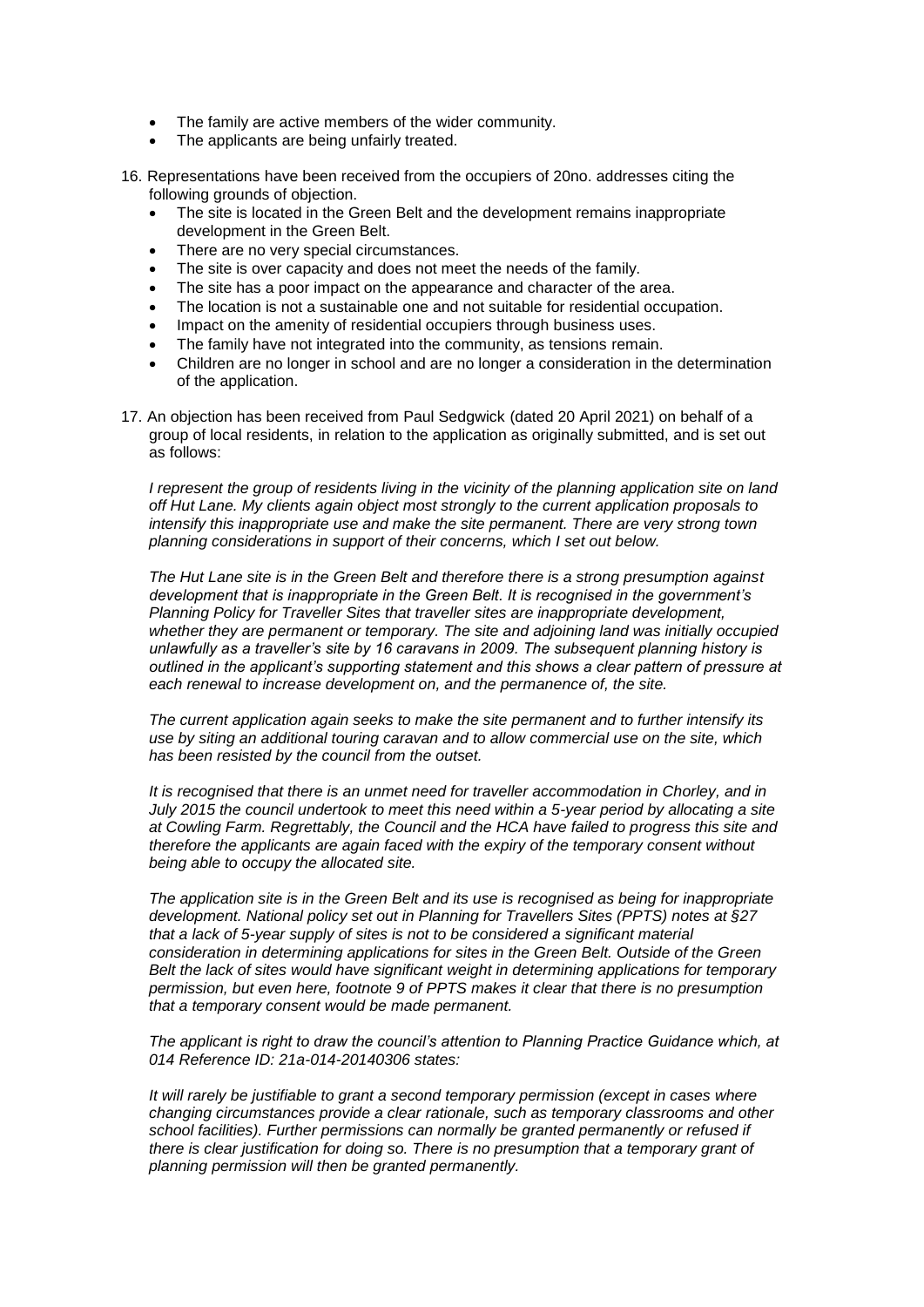*It is therefore for the council to consider whether despite the serial delays to date, there is still a realistic intention to provide the site at Cowling Farm. My clients have been assured that that intention exists but also note the current reality of missed milestones does little to give confidence that a planning application for that development is imminent. They also note that the applicant, who is more involved in the proposed development, considers it to be unviable. If there is sufficient certainty that the Cowling Farm site will come forward in the next year or so, it may justify the grant of a further one-year limited period consent. If the Council is not confident of that, then it should not grant a further limited period consent and in which case it must consider the application solely for permanent permission.*

*It is relevant that the site only gained consent as this was for a limited period and its impermanence therefore mitigated the harm to the Green Belt. If temporary use is no longer the case, other material considerations are relevant. The starting point is that as this form development is inappropriate in the Green Belt, very special circumstances that overcome the potential harm to the Green Belt by reason of inappropriateness, and any other harm resulting from the proposal, is clearly outweighed by other considerations.*

*Policy E of Planning Policy for Travellers Sites states that: "Subject to the best interests of the child, personal circumstances and unmet need are unlikely to clearly outweigh harm to the Green Belt and any other harm so as to establish very special circumstances."*

*The applicant's supporting statement deals with very special circumstances (VSCs) at Section 6. It does not rely on the best interest of any child but deals primarily with need of the applicant and his family even though unmet need and personal circumstances are unlikely to be the necessary VSCs. Reference to various site-specific considerations such as the proximity of the M61 motorway and nearby dwellings are not material considerations for development proposals in the Green Belt. On the evidence provided in that section, VSCs have not been demonstrated and the application should be refused.*

*Other considerations support the refusal of the application. The site is not adequate to meet the requirements of the applicant and his family. There has been incremental increases in intensification of the use of the site and the applicant seeks yet more intensification, including another touring van and commercial use. Should a permanent consent be granted, the LPA will face continuing pressure for intensification of the use of the site and potentially its expansion, which will be hard to resist as additions to a permanent site.*

*From the above assessment of the planning position, if the LPA is confident that it is advancing the delivery of the site allocated at Cowling Farm and has the resources to implement it, then that could justify a further limited period consent. If the delivery of the alternative site is now improbable, a limited period consent is not justified and the application*  for a permanent consent should be refused for the reasons that no VSCs capable of *outweighing harm to the Green Belt or any other harm have been demonstrated.*

18. A further representation was received from Paul Sedgwick (dated 28 June 2021) on behalf of a group of local residents, in relation to the status of the applicants as Gypsy Travellers:

*You are probably aware of the recent High Court judgement that the definition of travellers does not include those who have given up their nomadic lifestyles. The judgement is Smith v The Secretary of State for Housing, Communities and Local Government & Anr. Case Number: CO/41/2019*

*I do not see any evidence in the documents relating to the above application that those individuals living on the Hut Lane site continue to travel. As the case for their occupancy of the site depends on them being travellers, evidence that they are all still travelling is essential to determining the current planning application. A history of the individuals travelling, covering not just the last 18 months but for 2019, which was before the pandemic, would give a fair period for them to provide evidence of travelling, including where they went and how long they stayed at each location.*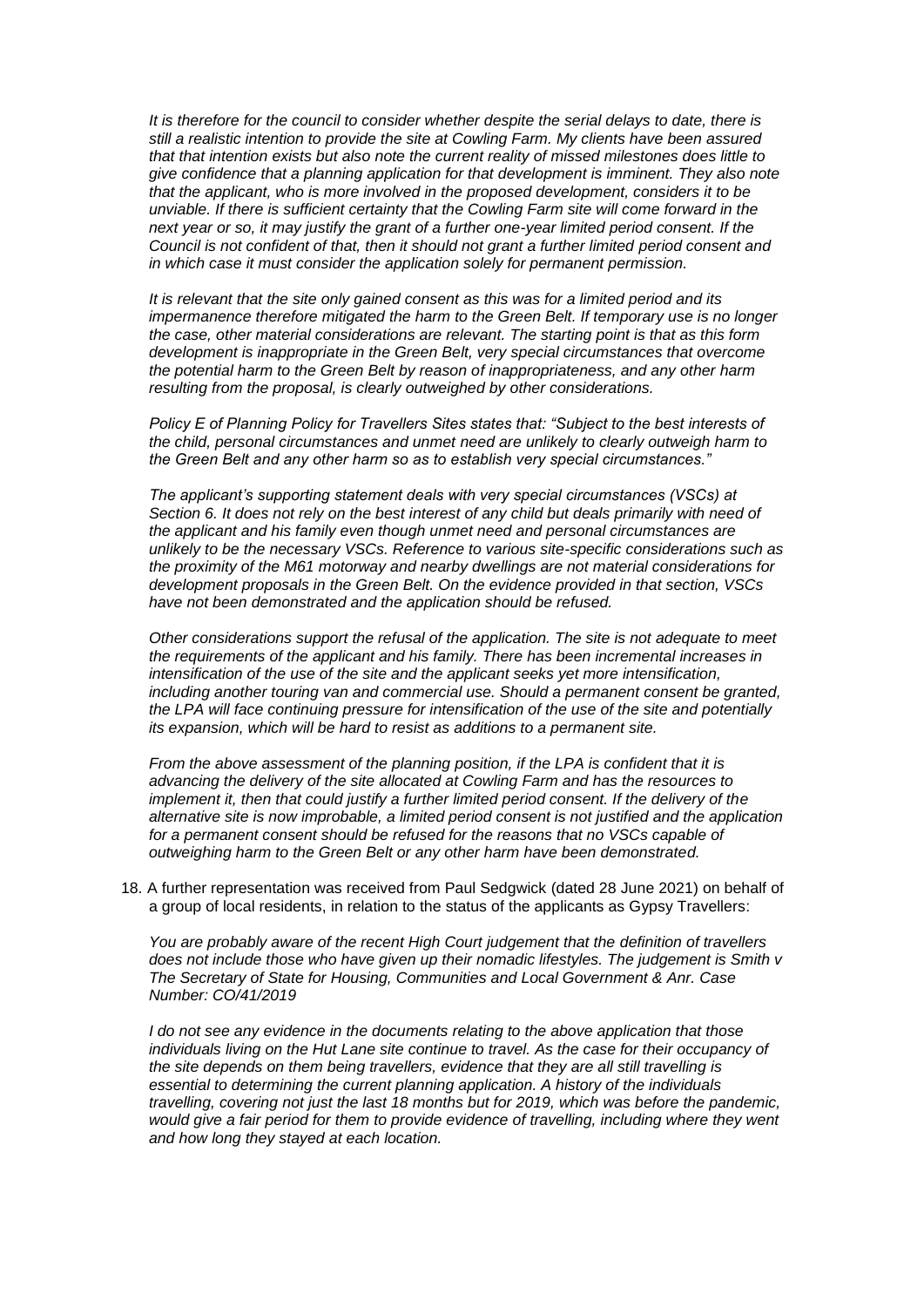## **CONSULTATIONS**

- 19. Heath Charnock Parish Council: On 6 May 2021 Heath Charnock Parish Council considered the additional information it had received from the applicant and reviewed the previous comments made at the 8 April meeting. Chorley Council is required under the approved Local Development Plan to make statutory provision in the District for five permanent and three mobile Gypsy and Traveller pitches at its chosen site at Cowling Brow. As far as the Parish Council is aware Chorley Council continues to progress this initiative. In the interim the Parish Council asks that Chorley Council as the Local Planning Authority considers a further temporary extension of the previous consent 18/00905/FUL, which is due to expire in July 2021 until the Cowling Brow site is ready for occupation. There should be no increase in the intensity of the use of the Hut Lane site from an additional touring caravan and no business activity should take place at or from this site.
- 20. United Utilities: Have no objection.

### **PLANNING CONSIDERATIONS**

#### **Planning history**

- 21. During the 1990s, the land was used to store timber and wood shavings without planning permission and enforcement action was taken. An appeal against the enforcement notice was dismissed and the land was cleared of stored timber and sawdust. The land then regenerated naturally with trees and undergrowth covering the site until 2008 when the trees and undergrowth were removed. In 2008, an application was submitted to erect a stable on the land together with an exercise area for horses. The application accorded with both Green Belt policy and the Council's supplementary planning guidance on development involving horses and planning permission was granted.
- 22. In June 2009, the Council received reports that caravans had been moved onto the land and were being occupied for residential purposes. On investigation it was found that 12no. caravans were being occupied for residential use on the land and that other vehicles and a catering trailer were parked on the land. The land itself had been covered with hardcore materials to form an area of hardstanding and a utility block had been erected, together with gate pillars, lighting and a new vehicular access formed. As the site lies within the Green Belt it was considered expedient to issue a Temporary Stop Notice to prevent any further development taking place.
- 23. A planning application was submitted retrospectively to the Council for consideration in respect of the development and sought temporary permission for a period of 3-4 years, and this was considered by Development Control Committee on the 18 August 2009 when members resolved to refuse the application and authorised the issue of enforcement notices in respect of the unauthorised development on the land.
- 24. Following the issue of enforcement notices, the notices were appealed together with the refusal of planning permission. The appeals were heard at a Public Inquiry in March 2010; the appeals were dismissed on 13 May 2010, and the enforcement notices upheld with variations
- 25. Following the Inspector's notice of decision, legal challenges seeking leave to appeal the Inspector's decision were lodged with the High Court under Sections 288 and 289 of the Town and Country Planning Act 1990 and a hearing was held on the 23 September 2010 in the High Court at Leeds when leave to appeal the decision under Section 289 was refused. The right of appeal was on a point of law and could not, therefore, reconsider the arguments put before the Planning Inspector. However, the challenge under Section 288 was not heard at the same hearing and was subsequently withdrawn on 1 November 2010. As a result of the withdrawal of the challenge under Section 288 the compliance periods allowed with the Enforcement Notices began to run.
- 26. The first period for compliance expired on the 24 June 2011 when the caravans and other vehicles should have been removed from the land. The second compliance period expired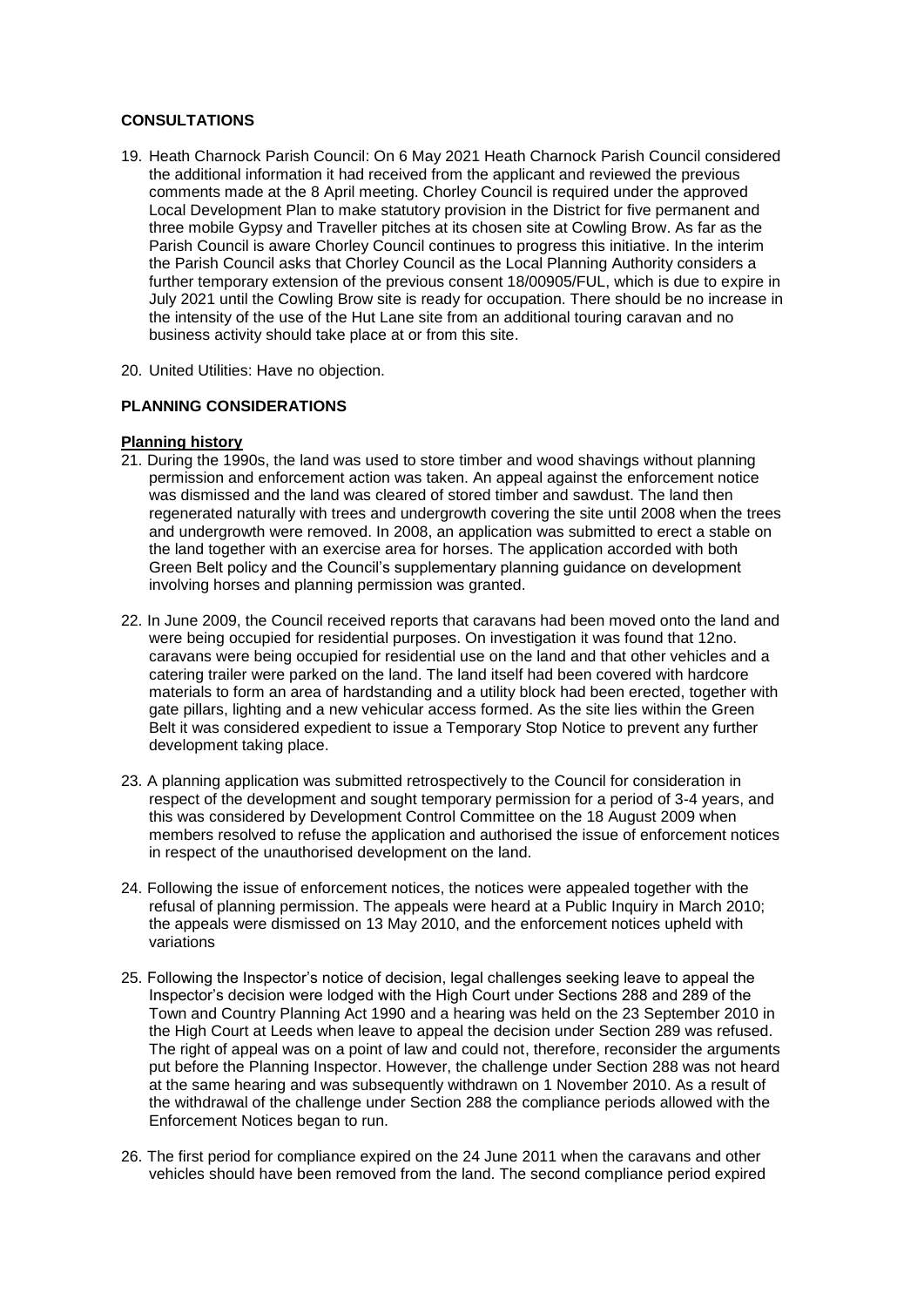on the 21 September 2011 when other restoration works requiring the removal of hardstanding and other operational development were required to be carried out. Following the expiry of the first period of compliance with the enforcement notice on 24 June 2011 the steps required to comply with the notice were not taken and legal proceedings were commenced. The case was heard at Lancaster Crown Court on the 12 November 2012 for mitigation and sentencing following guilty pleas. The court fined Mr Linfoot £400 and gave a 12 months conditional discharge to Mr Boswell the joint owners of the land.

- 27. On the 3 June 2011 the Council received a further planning application for the land in respect of:- "Change of use of land for the siting of 4 static caravans and 2 touring caravans for residential use, the storage of 2 touring caravans when not in use for working away, retention of double utility block, provision of double stable block, retention of reduced area of hard surface for exercising horses, retention of hard standing for 3 vehicles plus horse box trailer to north of site and provision of new hardstanding for 3 vehicles plus horse box trailer together with retention of existing access at north west corner of site". This represented a decrease in the number of caravans that were on the site when the unauthorised development originally took place.
- 28. The planning application was due to be determined by the 23 August 2011. Changes made to the planning application during its consideration required further consultation on the planning application, which meant that the planning application was unable to be determined until after 23 August 2011.That application was appealed as the Council had not determined the application within the required period. A report on the planning application was made to the Development Control Committee meeting on the 6 September 2011 with a minded to refuse recommendation which was agreed to by committee. In other words, Council Members confirmed that, had the Council been in a position to determine the planning application, it would have refused it. The appeal was dealt with by Public Inquiry on the 7, 8 and 9 February and 23, 30 March 2012. On the 22 May 2012 the appeal was dismissed.
- 29. Following the Inspector's notice of decision a legal challenge was lodged by the applicant against the Inspector's decision with the High Court under Section 288 of the TCP Act 1990 and a hearing was held on the 7 November 2012 in the High Court at Manchester. The decision of the Judge was to quash the Inspector's decision and remit the case back to the Planning Inspectorate for rehearing. The challenge was successful on the very narrow ground of temporary permission and adequate reasoning. A date for a new Public Inquiry was set for the 24, 25, 26 and 27 September and 1 October 2013.
- 30. On 4 February 2013 the Council obtained an injunction against members of the Bird, Boswell and Linfoot families. As part of that process Mr and Mrs Boswell gave an undertaking, conditional on planning consent not being granted for the siting of caravans on the land, not to take up residence on the site. Mr Linfoot agreed, if the redetermination of the appeal was unsuccessful, that he would vacate the site within 3 months of such a decision.
- 31. On the 26 April 2013 a planning application was submitted for the continued temporary use of the site relating to a reduced site area. Temporary planning permission was granted for a period of 2 years which expired in July 2015.
- 32. A further planning application seeking a further temporary permission was submitted in June 2015. This was approved subject to a temporary period of 2.5 years, in consideration of an allocated Gypsy and Traveller site and its anticipated delivery timescale.
- 33. The Gypsy and Traveller site was not progressed within this time period and, therefore, a further application (ref. 18/00024/FUL) was submitted seeking a permanent consent for the use of the land. This was submitted in January 2018, and in July 2018 the application was approved subject to a temporary period of 3 years, in consideration of a master planning exercise and project plan for the delivery of the Cowling Farm Gypsy and Traveller site, which detailed timescales for delivery.
- 34. In September 2018 an application (ref. 18/00905/FUL) was submitted that sought to add the ability to accommodate a further two touring caravans at the site in response to a change in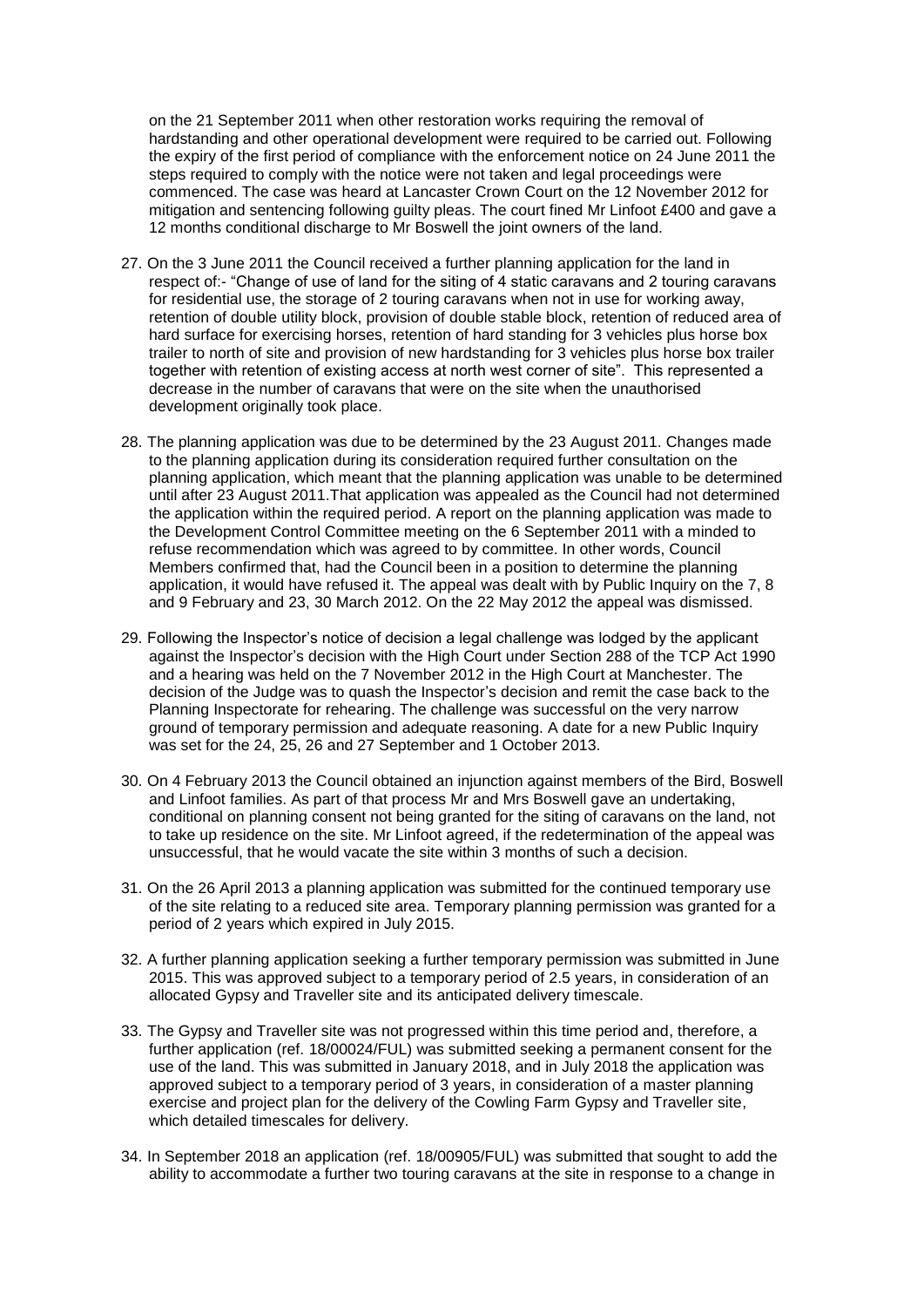circumstances. In the event it was considered that one additional touring caravan could be supported on the basis of very special circumstances owing to the circumstances of the family group to which the application related and their identified need within the Central Lancashire Gypsy & Traveller Accommodation Assessment (GTAA). In January 2019 a temporary permission was granted for a time period reflecting that which had been previously approved under planning permission 18/00024/FUL.

35. The allocated Gypsy and Traveller site has not yet been delivered and the current application has been submitted in the absence of an alternative Gypsy and Traveller site in the area, and on the basis that the temporary permission granted under application reference 18/00905/FUL expired on 18 July 2021.

### **Principle of development**

- 36. The site is located in the Green Belt. The National Planning Policy Framework (the Framework) sets out the importance attached to Green Belts at paragraphs 137 to 151. The fundamental aim of Green Belt policy is to prevent urban sprawl by keeping land permanently open; the essential characteristics of Green Belts are their openness and their permanence.
- 37. Paragraph 149 of the Framework states that the construction of new buildings in the Green Belt will be considered inappropriate. There are seven exceptions to inappropriate development listed at paragraph 149, of which none are directly relevant to this case. Paragraph 150 states that six other forms of development are also not inappropriate in the Green Belt provided that they preserve openness and do not conflict with the purposes of including land within Green Belt.
- 38. The exception set out at paragraph 150.e) allows for: *"material changes in the use of land (such as changes of use for outdoor sport or recreation, or for cemeteries and burial grounds".*
- 39. As such the proposal has the potential to engage with paragraph 150 of the Framework subject to preserving openness. The siting of two mobile homes and five caravans results in a spatial and visual impact on openness in this location, where the land was previously free from development. Given that the land was previously open and free from development the change of use of the land to that of permanently sited caravans does not preserve openness and, therefore, the proposed development does not fall within this or any other exception to inappropriate development in the Green Belt.
- 40. Paragraph 147 states that "*Inappropriate development is, by definition, harmful to the Green Belt and should not be approved except in very special circumstances."*
- 41. Paragraph 148 goes on to state that *"When considering any planning application, local planning authorities should ensure that substantial weight is given to any harm to the Green Belt. 'Very special circumstances' will not exist unless the potential harm to the Green Belt by reason of inappropriateness, and any other harm resulting from the proposal, is clearly outweighed by other considerations."*
- 42. The Government first published 'Planning Policy for Traveller Sites' (PPTS) alongside the Framework in 2012. These documents replaced all previous national planning policy in respect of Gypsies and Travellers and Travelling Showpeople. The PPTS was then revised in August 2015.
- 43. The PPTS is a material consideration in determining planning applications and its overarching aim is to ensure fair and equal treatment for Travellers. It encourages local planning authorities to make their own assessment of need for the purposes of planning, and plan for sites over a reasonable timescale. It aims to promote more private Traveller site provision while recognising that there will always be those Travellers who cannot provide their own sites. It states that plan making and decision taking should aim to reduce the number of unauthorised developments and encampments and make enforcement more effective.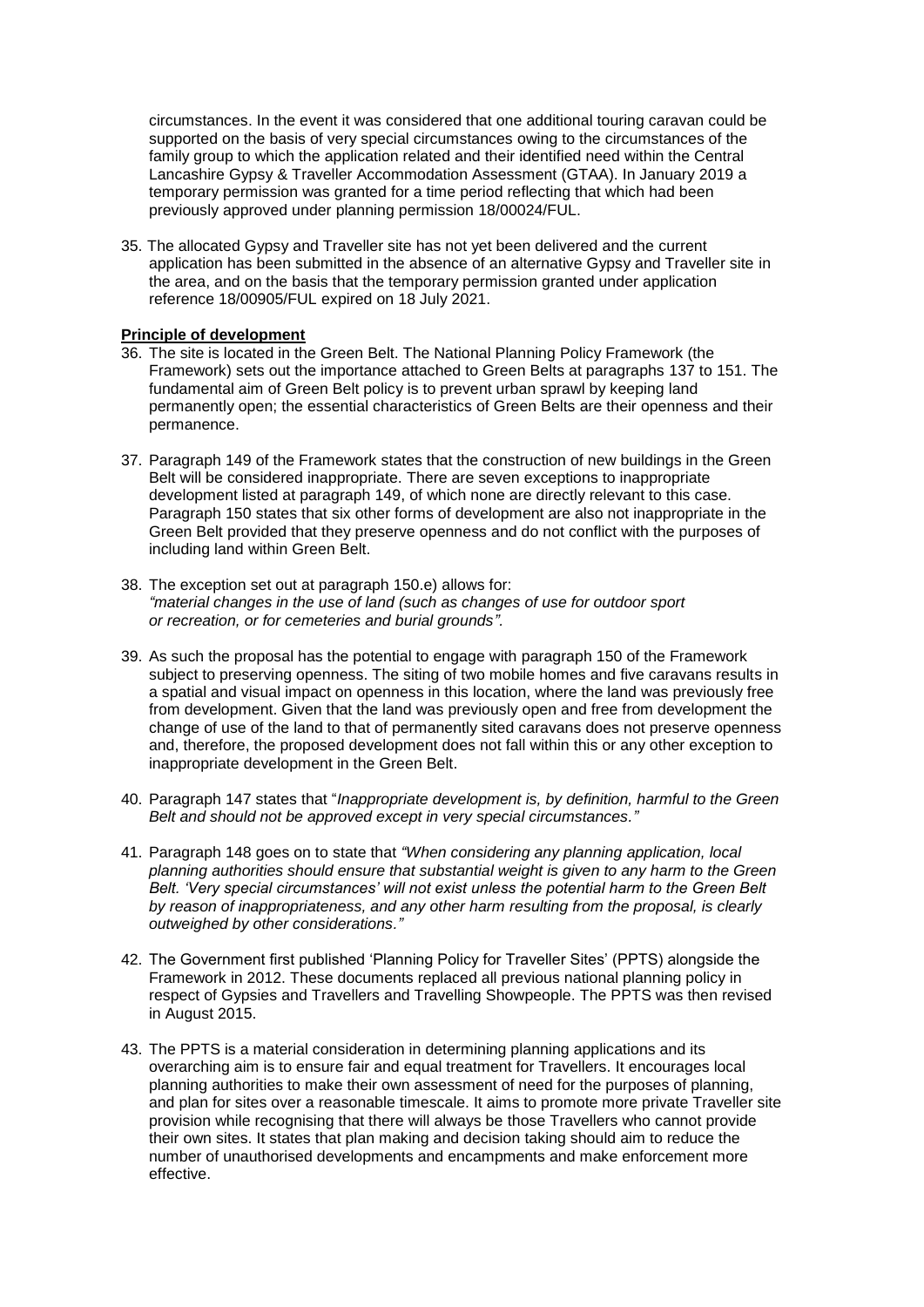- 44. It is within this national policy context that local planning authorities have to plan future provision for Gypsies and Travellers and Travelling Showpeople across their respective areas. The policy emphasises the role of evidence and how it should be used to plan positively and manage development and stresses the need for timely, effective and on-going community engagement (both with Travellers and the settled community). It also requires the use of a robust evidence base to establish accommodation needs to inform the preparation of local plans and make planning decisions.
- 45. Policy E (Traveller sites in the Green Belt) of the PPTS states that "Traveller sites (temporary or permanent) in the Green Belt are inappropriate development."
- 46. PPTS paragraph 27 states that: "If a local planning authority cannot demonstrate an up-todate 5 year supply of deliverable sites, this should be a significant material consideration in any subsequent planning decision when considering applications for the grant of temporary permission. The exception to this is where the proposal is on land designated as Green Belt; sites protected under the Birds and Habitats Directives and / or sites designated as Sites of Special Scientific Interest; Local Green Space, an Area of Outstanding Natural Beauty, or within a National Park (or the Broads)."
- 47. The Central Lancashire Core Strategy does not identify any targets for new provision of pitches for Gypsies and Travellers and Travelling Showpeople as no need was identified at that time. Rather, under Policy 8: Gypsy and Traveller and Travelling Showpeople Accommodation, it provides a mechanism through which new provision can be made should a need be identified. This advocates sustainable locations with suitable highway access and space within the site for parking, turning of vehicles and storage of equipment.
- 48. The Chorley Local Plan 2012-26 was adopted on 21 July 2015. Of particular relevance is Policy HS11 relating to provision for Gypsies and Travellers, allocating a site for a minimum of 5 permanent pitches on 0.4ha of land within the mixed use allocation HS1.5/EP1.6 Cowling Farm.
- 49. This allocation resulted from an updated Gypsy & Traveller Accommodation Assessment (GTAA). This assessed accommodation needs throughout Lancashire, including Chorley and was commissioned in July 2013. It found a need for 5 permanent pitches in Chorley and a transit need of 15 pitches across Central Lancashire (If provided individually Chorley's specific need is 3 transit pitches). No need for a Travelling Showpersons site was found.
- 50. In June 2015 the final Central Lancashire (GTAA) was published which assessed the accommodation need of Gypsies and Travellers and Travelling Showpeople for each Central Lancashire authority and identified the need for new provision.
- 51. In July 2019 a Gypsy and Traveller and Travelling Showperson Accommodation Assessment assessed the accommodation need of Gypsies and Travellers and Travelling Showpeople as part of the evidence base for the emerging Central Lancashire Local Plan and also identified the need for new provision and is the most recent evidence available. This identifies a need for:
	- 5 Transit Traveller pitches across Central Lancashire, and
	- A number of Permanent Pitches, 10 of which are required in Chorley.
- 52. Of this number, the 2019 assessment identified a five-year authorised pitch shortfall between 2019/20 – 2023/23 of 9 pitches (comprising 5 current households living on the application site and 4 emerging households currently on the application site and planning to live on the site). A longer term need of 1 additional pitch is identified in the study in the period 2024/25 – 2035/36, bringing the overall total to 10 over this period to 2036.
- 53. The siting of caravans and mobile homes does not fall within any of the exceptions to inappropriate development as set out in the Framework. Furthermore the PPTS states that *"Traveller sites (temporary or permanent) in the Green Belt are inappropriate development"*. The proposed development, therefore, constitutes inappropriate development in the Green Belt. Substantial weight should be attached to the harm by reason of inappropriateness as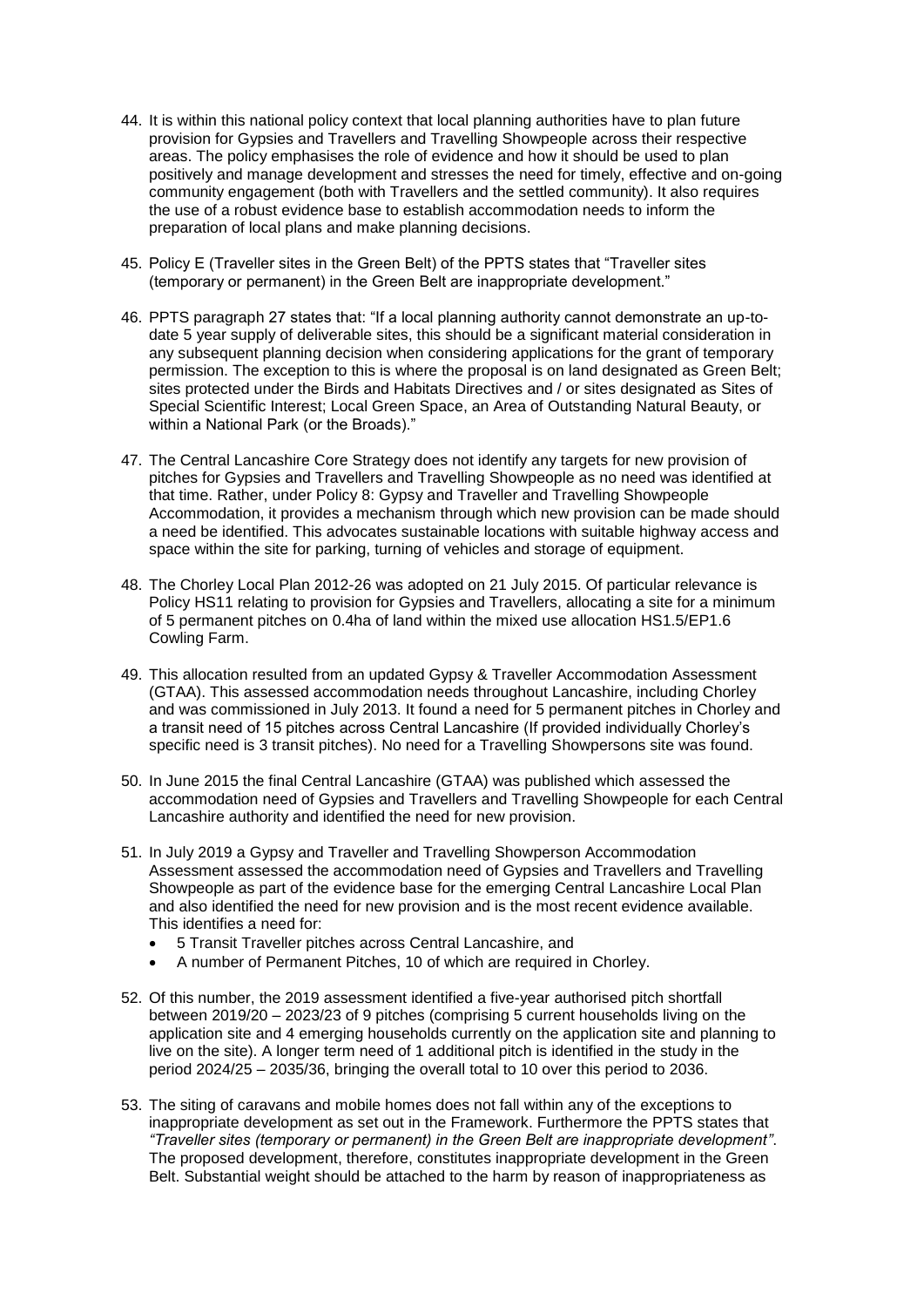set out at paragraph 148 of the Framework. There would also be an impact on openness through the siting of the caravans, mobile homes and utility block.

- 54. As the proposal is considered to be inappropriate development the tests of paragraph 148 of the Framework are engaged. This sets out that very special circumstances will not exist unless the potential harm to the Green Belt by reason of inappropriateness, and any other harm, is clearly outweighed by other considerations.
- 55. The harm to the Green Belt comprises:
	- Harm to the Green Belt by reason of inappropriateness to which substantial weight is attached;
	- Harm to openness to which substantial weight is attached.
	- The harm to the purposes of the Green Belt are set out at paragraph 138 of the Framework, which identifies the five purposes of the Green Belt. An assessment of the application site in relation to the five purposes is set out below:
- 56. Purpose 1: Check the unrestricted sprawl of large built up areas. The site is located between a housing development at Olde Stoneheath Court, Hut Lane and the M61 motorway, which form clear boundaries to the site. The site is not adjoined to any large built-up area and as such does not fulfil this purpose. The site occupies an enclosed pocket of land and is enclosed by robust and defensible boundaries. Accordingly, the proposed development would not have any material adverse impact on this purpose.
- 57. Purpose 2: Prevent neighbouring towns merging into one another. Development of the site would not lead to the coalescence of neighbouring villages. The site is located between the nearby settlements of Chorley and Adlington, which are currently separated by existing open countryside. The proposed development would not, therefore, advance the urban form any closer to any of these settlements nor lead to their coalescence.
- 58. Purpose 3: Assist in safeguarding the countryside from encroachment. The previous development has resulted in the laying of hard surfacing to previously open land for the siting of the caravans and a utility block. This has extended the urban form already presented by the residential development at Olde Stoneheath Court, and introduced built form, moveable structures and domestic paraphernalia further into the open countryside. The proposed development would, therefore, result in encroachment of the countryside.
- 59. Purpose 4: Preserve the setting and special character of historic towns. This does not apply as the site is not located near a historical town.
- 60. Purpose 5: Assist in urban regeneration, by encouraging the recycling of derelict and other urban land. The proposed development would have no clear impact on urban regeneration objectives, particularly so given that the allocated Gypsy and Traveller site is not located in an urban area.
- 61. Based on the above it is considered that the proposed development would be harmful to purpose three of the five purposes of the Green Belt, as the development does result in encroachment to which substantial weight should be attached.

#### **Visual impact**

- 62. Prior to the current development, the site was open in nature and had been covered with trees/undergrowth.
- 63. The development subject of this application is urban in appearance with views of gated access points, stone pillars and caravans and vehicles on the site when seen from public viewpoints, from Hut Lane to the west and, in particular from the motorway bridge at a higher level. This has a discordant effect on the character and appearance of the area.
- 64. Existing vegetation outside of the application site serves to screen the development during the summer months from some vantage points and further planting has been added to the site boundaries although the nature of views into the site particularly from the motorway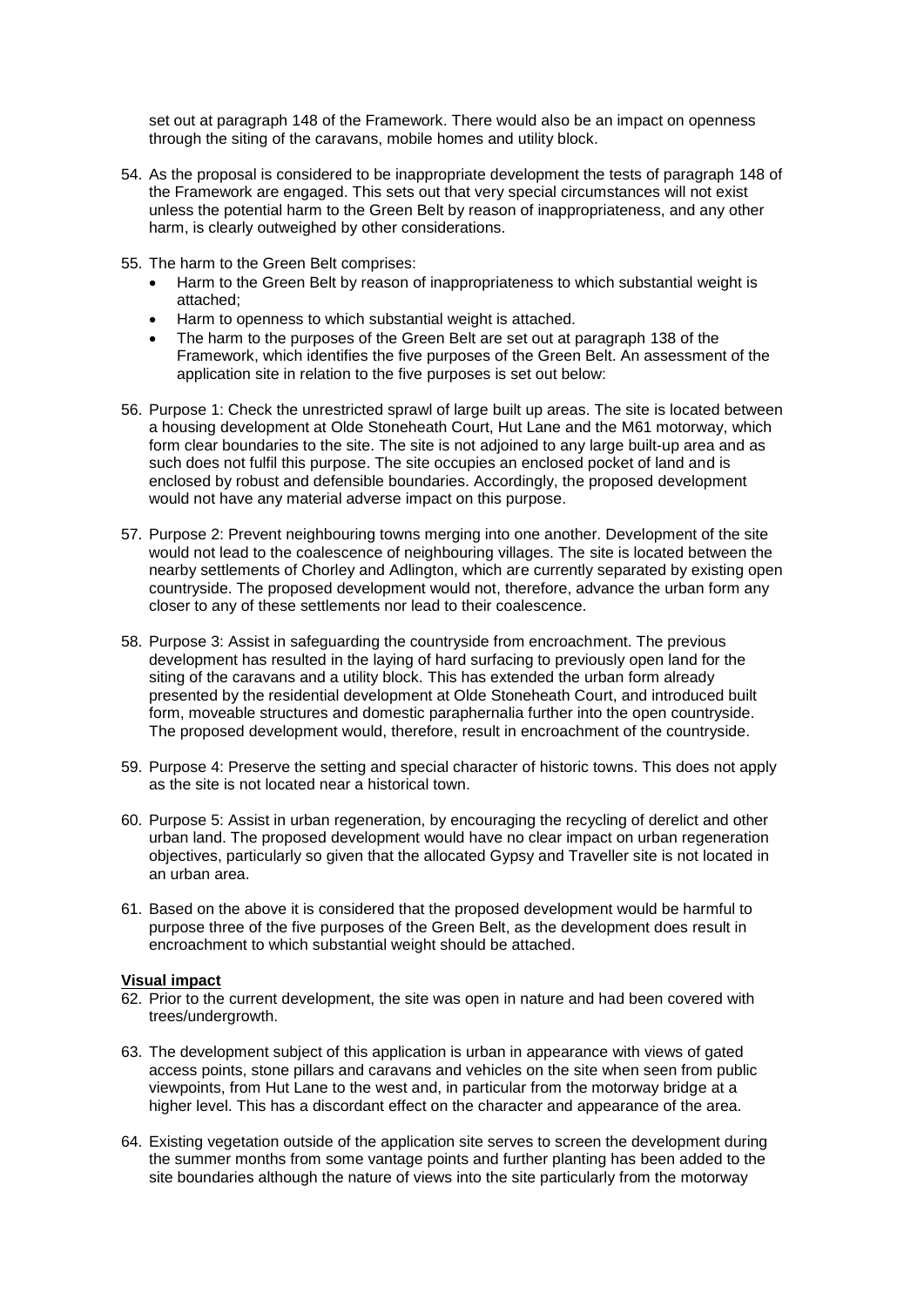bridge reduce the effectiveness of any planting. During winter months, when there is no leaf cover, the impact of the development is more obvious within the locality and more damaging visually to the rural landscape. This fact was acknowledged by the Inspector during the consideration of the last appeal in 2012 and is one of the reasons why the development is not acceptable on a permanent basis. It is, therefore, considered that the development results in moderate harm to the appearance of the site and character of the area.

### **Impact on neighbour amenity**

65. At the Public Inquiry in 2012 the Inspector considered that the effect on the outlook of no. 3 Olde Stoneheath Court (the nearest property to the site) was acceptable as a result of the scale of the original site development having been reduced to its current size, whilst a further additional caravan was considered acceptable during the assessment of the previous planning application. The proposal is now to add another caravan to the current site to give flexibility for the family's changing needs. The additional caravan is shown to be sited between the two mobile homes. This would be positioned some distance from the nearest dwellings at Olde Stoneheath Court and whilst it may be viewed from properties it would be fairly well concealed and would not result in any neighbour amenity impact. Any resultant increase in traffic movements is not considered to be of a scale that would cause any significant loss of amenity to occupiers of nearby neighbouring properties. It is, therefore, considered that no harm would arise through the impact on neighbour amenity.

# **The case for Very Special Circumstances**

- 66. The applicant's case for very special circumstances centres around the desire of the applicant and his wider family to live in Chorley, and that since their initial occupation of the site in 2009 the family has become settled within the community. In particular the three children attended local schools and Mr and Mrs Linfoot both work in the area, and are active in the community. Mrs Linfoot is a school governor. The family are established in the area and require stability.
- 67. Mrs Linfoot's brother John Bird, his wife Mrs Jaqueline Bird and their three children did not have a secure base previously, and eventually the pitch that they were occupying was made unavailable to them resulting in them having to vacate the site. Their previous pitch was in the garden of a dwellinghouse owned by a gypsy family, who required the space for their own family members. The Bird family lived roadside in the interim, before arriving on the Hut Lane site in December 2018 due to a lack of alternative accommodation. The Council's Planning Policy section confirmed that the Bird family had not been identified as being in need in the Lancaster area (where they were living previously) and that no provision was made available for them there. The Council's housing section were also unable to identify any other available accommodation that would be suitable for the Bird family within Chorley or elsewhere locally.
- 68. Given that the Bird family had been identified as having a need in Chorley, the delay in bringing Cowling Farm forward, the lack of alternative accommodation and loss of access to their previous temporary pitch it was considered that these factors carried significant weight in support of the siting of an additional caravan. The other authorised occupiers of the site are Mr Walter Bird and Mrs Sylvia Bird and grandson Clonus John Boswell.
- 69. Further to this the July 2019 Gypsy and Traveller and Travelling Showperson Accommodation Assessment identified a need for 5 Transit Traveller pitches and 10 permanent pitches in Chorley. The previous temporary planning permission (ref.18/00905/FUL) allowed 6 caravans to occupy the site, of which no more than 2 could be a mobile home. This provision is effectively equal to three pitches, which would enable three households to occupy the site, as is currently the case. It is the applicant's contention that the provision of an additional touring caravan would provide the flexibility to meet the family's changing needs.
- 70. Policy HS11 of the Chorley Local Plan 2012 2026relating to provision for Gypsies and Travellers, allocates a site for a minimum of 5 permanent pitches on 0.4ha of land within the mixed use allocation HS1.5/EP1.6 Cowling Farm. This site has not yet been progressed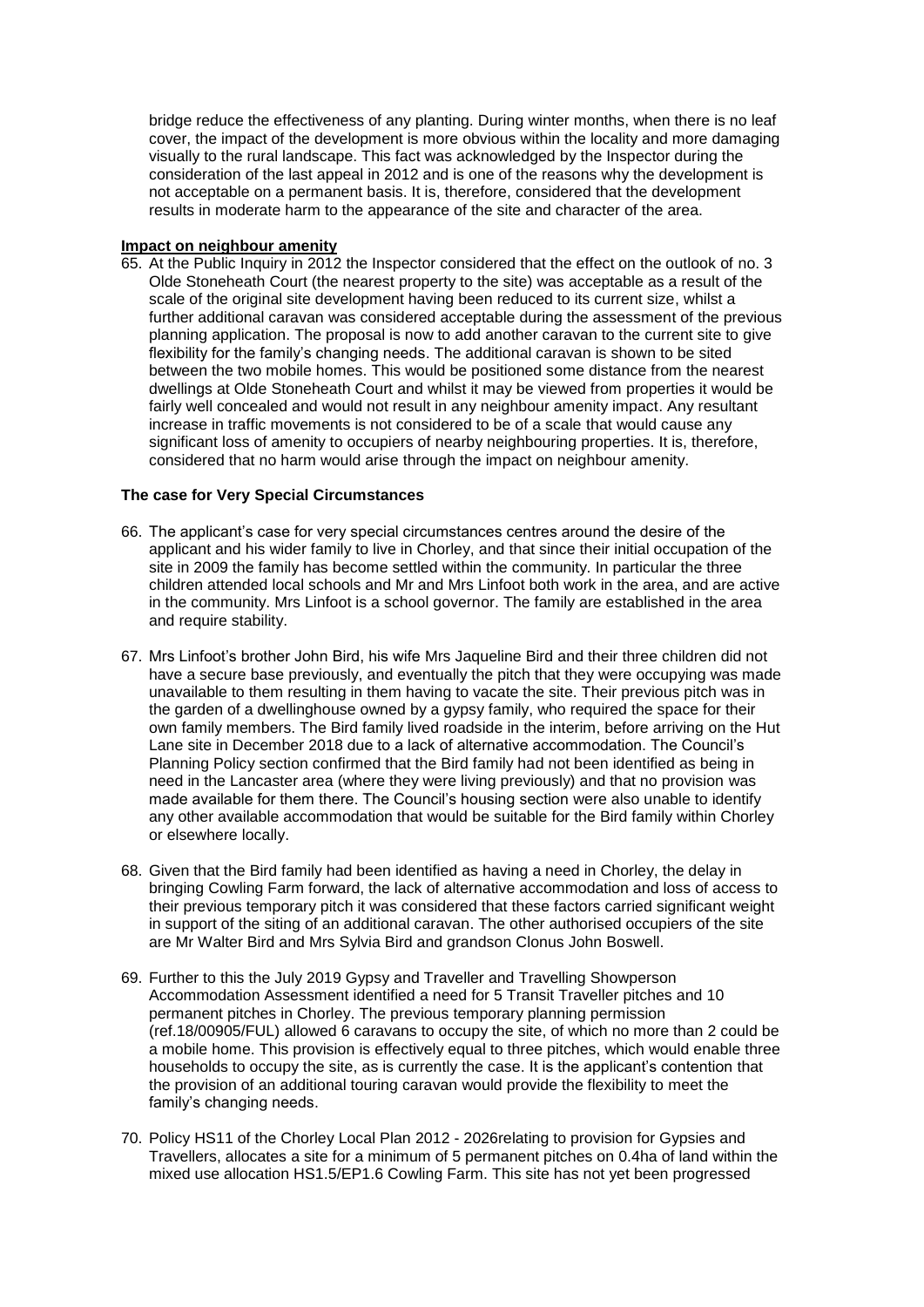and, therefore, no alternative provision for the Linfoot family exists in Chorley at present. The applicant contends that the cost of delivering the Cowling Farm traveller site is not viable and, therefore, the site will not be developed. As such they consider that the rationale for the sequence of temporary permissions, that with the development of the new site at Cowling Farm circumstances will change at the end of the period allowing the Linfoots to relocate is no longer tenable. This results in an unmet need for Gypsy and Traveller residential accommodation in Chorley, and no means of accommodating that need, apart from on the application site at Hut Lane. Without Hut Lane the Council does not have the five-year supply of deliverable sites for Gypsies and Travellers required by para 10a) PPfTS.

71. The applicant contends that the application site is highly suitable to provide the required deliverable site. It is available, and already developed as a good quality Traveller site. While it is in the Green Belt, it is not in the open countryside, PPfTS para 25, but with Olde Stoneheath Court and the cottages, farm and related development on Hut Lane, forms a cluster of development adjacent to the M61. It is well screened by trees and fencing so that views into the site are limited, and the impact on the loss of openness limited. The applicant also considers that the site is previously developed land. There is no other alternative suitable site available.

#### **Green Belt balancing exercise**

- 72. It has been established that there is definitional harm to the Green Belt as the proposal is inappropriate development in the Green Belt and also that there is further harm due to the impact on openness, which essentially means free from development, which the site will not be.
- 73. It is considered that there would be further harm to the purposes of including land within the Green Belt through encroachment resulting in substantial harm. There would also be a visual impact, which would result in moderate harm.
- 74. At the time of the 2013 temporary permission (13/00385/COU) it was considered that very special circumstances were satisfactorily demonstrated. The 2015 application (15/00562/FUL) sought to increase the scale of development by increasing the number of caravans on the site by two (to accommodate other family members who had been identified as part of the assessment of need in the 2015 GTAA). However, in the event the application was subsequently amended to reduce the proposed number of caravans back to the level approved under reference 13/00385/COU i.e. two mobile homes and three touring caravans. It was considered that on the basis of a temporary period and this level of accommodation very special circumstances had been demonstrated as an exception to inappropriate development in the Green Belt.
- 75. The first 2018 application (ref. 18/00024/FUL) sought to make permanent the consent granted in 2015. The development of a Gypsy and Traveller site in the Green Belt remained inappropriate development and could not, therefore, be supported without the harm being clearly outweighed by very special circumstances. Ultimately it was considered that the needs of the Linfoot family as a settled Gypsy and Traveller group within the Borough, the identified need for Gypsy and Traveller pitches in Chorley as set out in the revised GTAA, and the lack of an alternative Gypsy and Traveller site in the Borough provided very special circumstances to an extent that would support a temporary permission. A temporary consent was, therefore, granted on the basis of a timescale provided by the Council setting out milestones for the delivery of the Cowling Farm Traveller site.
- 76. The second 2018 application (ref. 18/00905/FUL) sought to increase the scale of development by increasing the number of caravans on the site by one (to accommodate other family members who had been identified as part of the assessment of need in the 2015 GTAA). Again it was considered that this need could be met for a temporary period on the site, which would be a very special circumstance as an exception to inappropriate development in the Green Belt, given the lack of alternative available accommodation for that specific household at that point in time.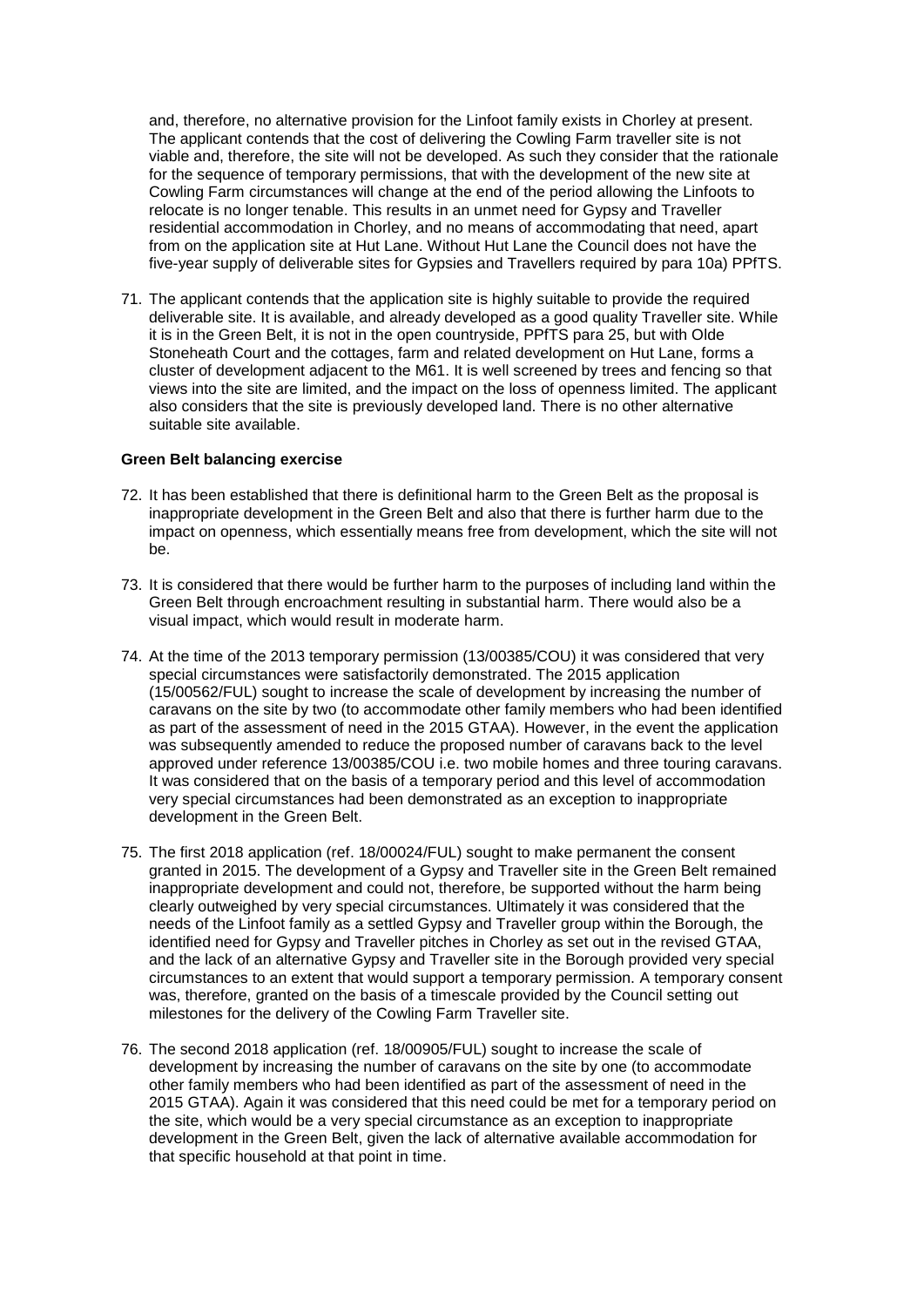- 77. In respect of the current application, the supporting documentation seeks consent to make permanent the consent granted in 2018 and to increase the number of caravans by one to allow for greater flexibility for the family's changing needs. No explanation of these changing needs is provided.
- 78. The 2015 GTAA identified the need for additional pitches in Chorley up to 2026. More than three years have passed since the previous application was assessed and the need in the GTAA identified. This identified need has been further supported by the Gypsy and Traveller and Travelling Showperson Accommodation Assessment 2019, which identifies a need for 5 Transit Traveller pitches across Central Lancashire, and a number of Permanent Pitches, 10 of which are required in Chorley.
- 79. It is, therefore, accepted that the needs of the wider Linfoot family to have access to pitches in Chorley has become more pressing. Given that most GTAA households generally consist of a mobile home and touring caravan it is considered that the site already provides a suitable level of accommodation in relation to the families that occupy the site.
- 80. The Linfoot's, and other site occupants, desire to live on the site, their community ties and need to form a stable basis on which to support their family do not constitute the very special circumstances required to overcome the definitional harm to the Green Belt and additional harm caused through encroachment and visual impact, which must be accorded substantial weight in line with the Framework, in consideration of a permanent Gypsy and Traveller site.
- 81. However, the circumstances under which the temporary permissions granted in 2013, 2015 and 2018 remain. Specifically, the allocated Gypsy and Traveller site at Cowling has not progressed as had been anticipated through the master planning work and timeline of milestones provided by the Council. However, the Linfoot family, and other occupants, have no alternative provision within the borough, yet continue to have a need to support their family and have stability as settled members of the Chorley community. These circumstances have in the past resulted in the issuing of temporary planning permission on the basis of very special circumstances.
- 82. Regarding any further temporary consent, current National Planning Policy Guidance (NPPG) states that: *"It will rarely be justifiable to grant a second temporary permission (except in cases where changing circumstances provide a clear rationale, such as temporary classrooms and other school facilities). Further permissions can normally be granted permanently or refused if there is clear justification for doing so. There is no presumption that a temporary grant of planning permission will then be granted permanently."* Paragraph: 014 Reference ID: 21a-014-20140306 - Revision date: 06 03 2014. Four temporary permissions have now been granted at this site, two of which had the same expiry date (18/00024/FUL and 18/00905/FUL). The applicant is applying for permanent planning permission for the change of use of the land to a residential Gypsy and Traveller site involving the siting of two mobile homes and five touring caravans and retention of the utility block and access. However, within the Green Belt, the principle of a permanent residential development (of any kind) that does not meet the exception tests is considered inappropriate development.
- 83. In considering the current provision in relation to the identified need for Gypsy and Traveller accommodation within the Borough there is a commitment to delivering a site at Cowling Farm set out within the most up to date local plan under policy HS11 of the Chorley Local Plan 2012-2026. Since the 2018 temporary consent was issued there has been an intervening global pandemic, which has resulted in unprecedented circumstances for Council's in delivering services, and for the development industry. Council resources have been stretched over this particular period, and there has also been market uncertainty where major development schemes are concerned. It is noted that the allocated Gypsy and Traveller site would form part of a larger development. The unprecedented circumstances of the previous two years have contributed to the lack of progress in delivering the Gypsy and Traveller site at Cowling Farm. However, the Council's Director of Commercial Services, responsible for Development and Business has confirmed the Council's commitment to delivering the Cowling Farm site and has submitted a timeline for the delivery of the site.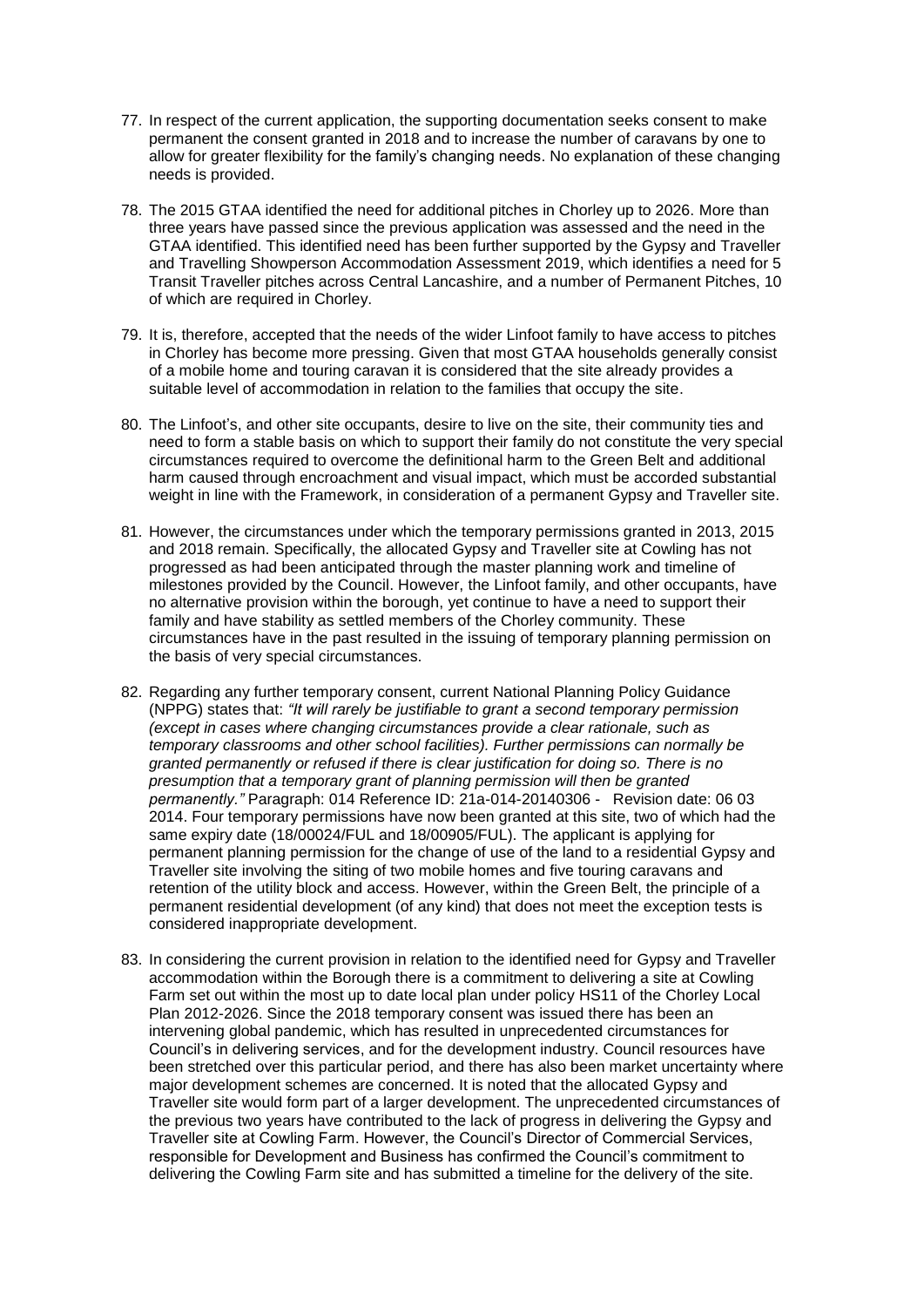- 84. This demonstrates that although there have been delays to the delivery of the Cowling Farm Gypsy and Traveller site there remains a renewed impetus to progress this. The evidence submitted by the Director of Commercial Services sets out that the site has been designed to deliver the current need identified in relation to the applicants, currently living at Hut Lane, with the development platform providing an opportunity to increase the number of pitches in the future. It is intended that a planning application will be submitted in the New Year (2022) with negotiations with Homes England concluded early in 2022. It is anticipated that work would start on site in mid 2023 with the site completed in the middle of 2024 and operational early in 2025.
- 85. This sets out a clear plan and renewed impetus of the Council towards the delivery of the Cowling Farm Gypsy and Traveller site following a period of disruption, which falls to be a material consideration in the assessment of the application and provides a rational evidential foundation in the consideration of the changing circumstances under which a further temporary consent may be issued. Based on the evidence provided by the Council's Director of Commercial Services the site would be available in approximately 3 years time, which sets out a basis on which a temporary time limit for planning permission may be devised.
- 86. In the absence of an alternative site, it must be concluded that there continues to be very special circumstances to support a temporary permission, for the development, until such time that the alternative Gypsy and Traveller site at Cowling Farm is made available
- 87. As such it is considered that the needs of the Linfoot family, as a settled Gypsy and Traveller group within the Borough, the identified need for Gypsy and Traveller pitches in Chorley as set out in the revised GTAA, and the lack of an alternative Gypsy and Traveller site in the Borough provide very special circumstances to support a temporary permission, until such time that the alternative site at Cowling Farm is made available that, on balance, outweigh the harm to the Green Belt and any other harm. The proposal, therefore, complies with paragraphs 147 and 148 of the Framework, on the basis of a temporary consent, with a time limit linked to the delivery of the Gypsy and Traveller site allocated within the Chorley Local Plan 2012 - 2026.
- 88. It is concluded that, on balance, there are very special circumstances for the retention of the existing development for a temporary period, which outweigh the substantial harm (by reason of inappropriateness) and the harm to openness, together with the other harm (particularised above).

#### **Relaxation of commercial restriction on site**

- 89. The previous temporary permission was subject to the following condition:
- 90. "No commercial activities shall take place on the land including the storage of materials, plant or equipment. Reason: In order to protect the amenities of the area and the residential occupiers of dwellings in the vicinity."
- 91. The applicant also effectively seeks a relaxation of the condition to allow for the storage of materials on a specified area of the site, as the applicant considers that this condition currently prohibits storage even for activities, which may be considered to be ones that could be carried without planning permission and at certain times of the year.
- 92. The condition seeks to strike a balance between the reasonable day to day activities of the applicant to park his work vehicle and travel to and from work and to protect the amenities of the Green Belt and occupiers of residential properties in the vicinity. To permit storage use through the allocation of a specified area would be inconsistent, as it would interfere with the openness of the Green Belt and amenity of nearby residents. Allowing commercial uses has the potential for increased commercial activity, which may give rise to further harm. It is also considered realistic that the applicant could rent a commercial storage facility on an appropriate site in the Borough within a commutable distance of the Hut Lane site. The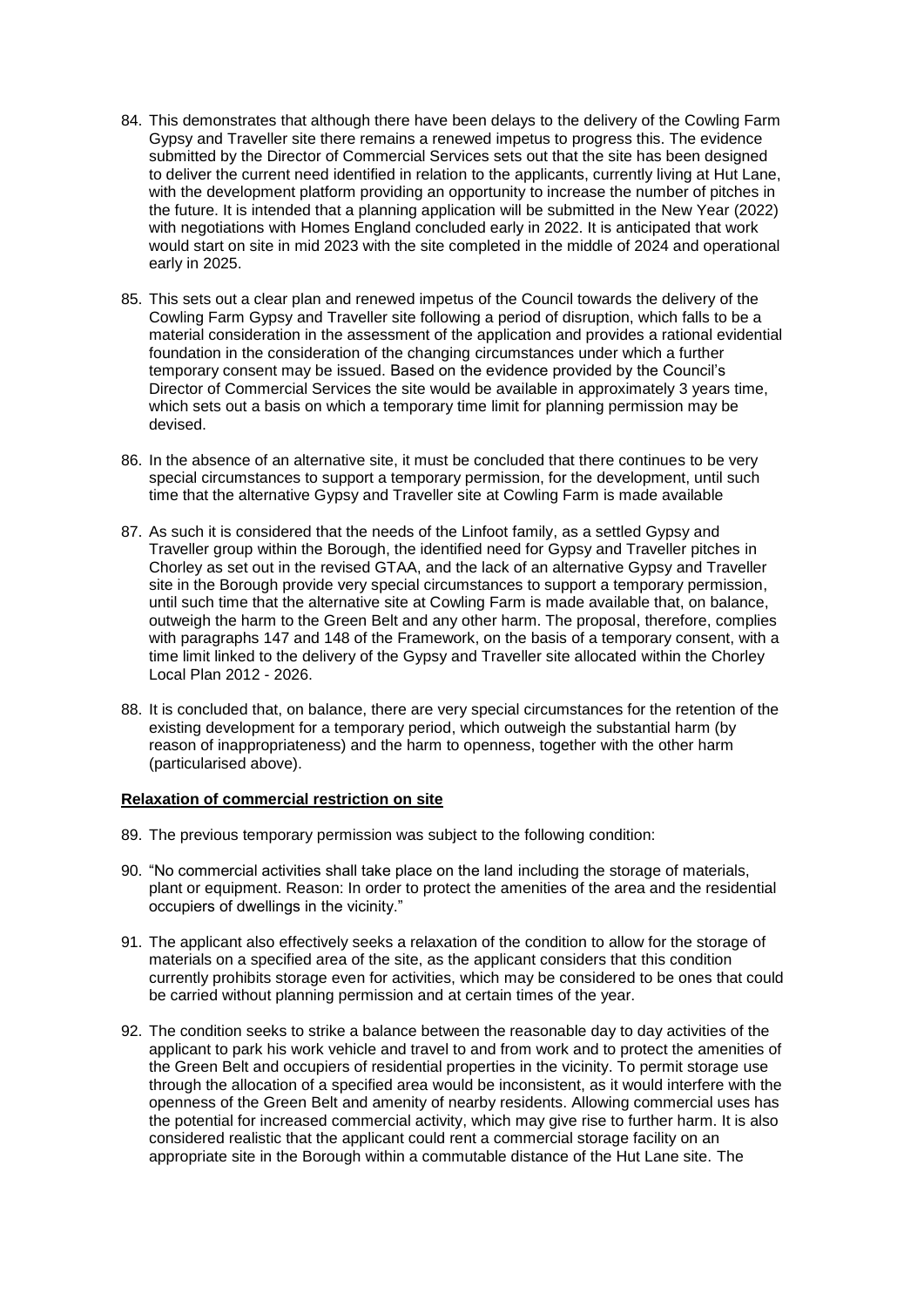current condition is reasonable, clear and enforceable and it is, therefore, considered that such a condition should be re-imposed should planning permission be granted.

#### **Other matters relating to the status of the applicant as falling within the Gypsy and Traveller definition.**

- 93. The Lisa Smith case challenged the definition of Gypsies and Travellers for planning purposes in Annex 1 to the 2015 edition of Planning Policy for Traveller Sites. It tried to establish that the Planning Policy for Traveller Sites definition was unlawful because it discriminates against the elderly and disabled who cannot come within the definition because they have ceased travelling permanently on grounds of old age or ill health. The case was dismissed. The effect of the Court's decision for the current application is that the position remains unchanged.
- 94. To be a Gypsy and Traveller for planning purposes someone needs to follow a nomadic habit of life. Nomadic habit of life is not defined in Planning Policy for Traveller Sites, but has evolved over time through a series of case law decisions. Those decisions effectively amount to a need to travel for a proportion of the time for purposes, which must have an economic element. Other purposes like visiting fairs and family can contribute as long as there is an economic element.
- 95. In the early years of the use of the site for the siting of caravans, notably at the Public Inquiry against the refusal of application 11/00484/FUL (which was dismissed, but then quashed in the High Court) and at the examination into the Chorley Local Plan between 2013 and 2015 the applicant submitted evidence about the Gypsy and Traveller status of the Linfoot / Bird family. For instance, witness statements by Walter Bird and Patty Linfoot. This evidence established that the Linfoot / Bird family follows a nomadic habit of life. The two Central Lancashire Accommodation Needs Assessments of January 2014, and updated in June 2015 also confirmed the Gypsy status of the families.
- 96. On the basis that they have not ceased travelling, the change in definition introduced in the 2015 edition of Planning Policy for Traveller Sites (which was the basis of Lisa Smith's legal challenge) has not changed the situation, and it remains there is an intention to continue to travel in the future. The Lisa Smith case does not give a reason for it to take a different position.

### **OVERALL CONCLUSION**

- 97. Planning policy for Travellers sites states that new Gypsy and Traveller sites in the Green Belt are inappropriate development. The development is considered to be inappropriate development within the Green Belt and as such can only be considered acceptable if there are very special circumstances which clearly outweigh the substantial harm to the Green Belt (by reason of inappropriateness) and any other harm. This has to be weighed against the requirement for local authorities to identify need and provide a 5 year supply of sites.
- 98. The previous temporary permissions granted in 2013 and 2015 were issued on the basis that very special circumstances were demonstrated. Although the situation has altered since these very special circumstances were accepted there remains no alternative provision for Gypsy and Travellers in the Borough. As set out above it is considered that very special circumstances exist in relation to a temporary consent, reflecting the planned provision of an alternative site.
- 99. It is considered that the use of the site for commercial activity even for 50 days would be harmful to the amenity of the neighbouring residents and as such the relaxation of this condition is not considered to be acceptable.
- 100. In conclusion it is considered that on balance, sufficient very special circumstances exist, namely the requirements of National Planning Policy for Traveller sites and the Chorley Local Plan Policy HS11 to provide a permanent Gypsy and Traveller site, tip the balance in favour of granting a further temporary planning permission to enable the Council to deliver a